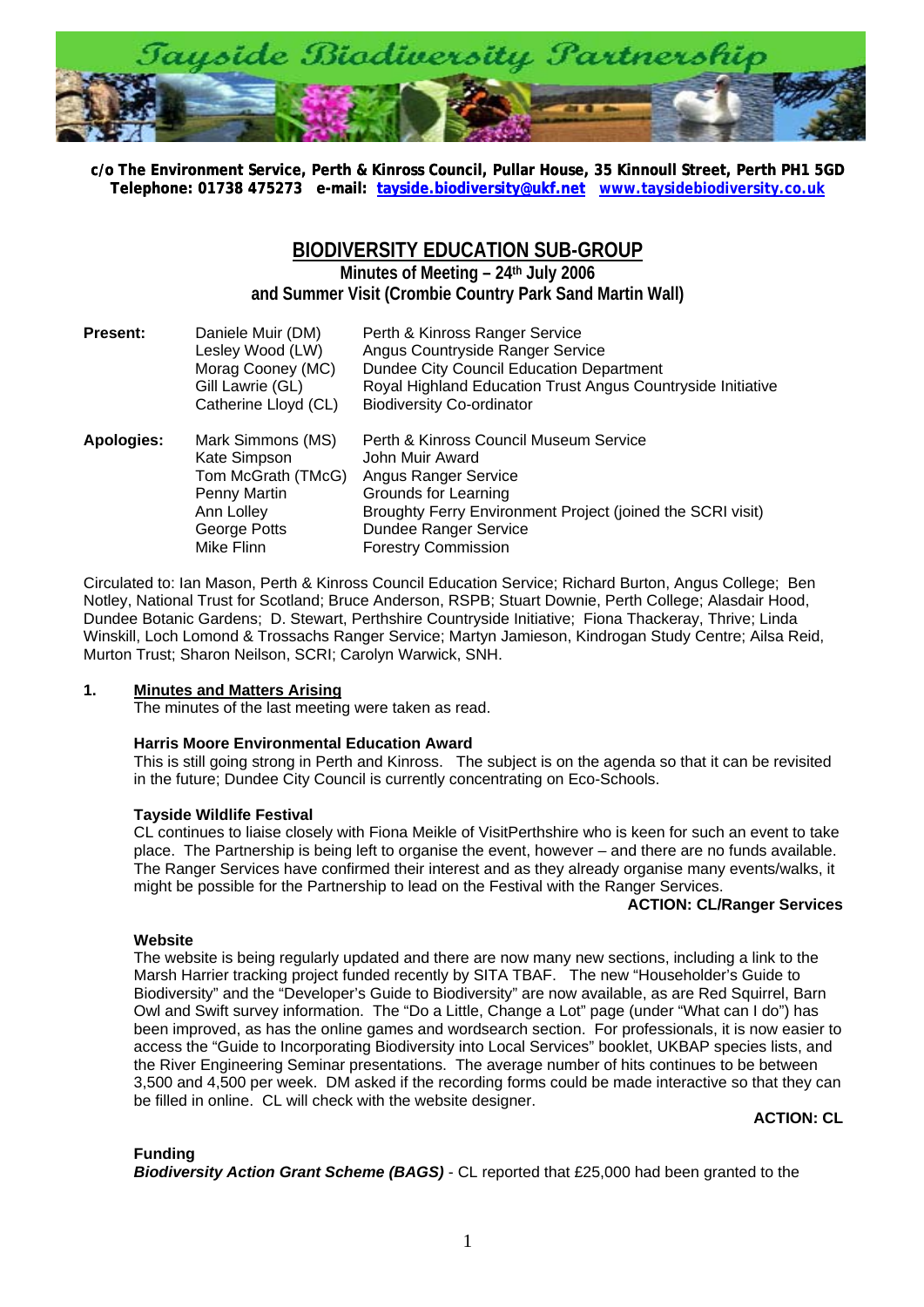2

newly-founded Scottish Lowlands Barn Owl Forum for projects throughout Tayside, Clacks, Stirling and Fife. The Forum was set up by the four LBAP Officers in these areas to bring together a number of smaller projects and to pool resources.

*Tayside Biodiversity Action Fund (TBAF)* – the funding is site-specific with particular relevance to LBAP habitats or species, or relating to these. CL can advise on what will fit the bill, although she warned that education/publicity can only receive 10% of any funding. The funding year is now running September to August so any monies not spent in the first year will be rolled over to the  $2^{nd}$  year. £100,000 a year is available over a total of 3 years. Details of successful applications will be put on the website in due course. The next deadline for applications is 20<sup>th</sup> October (applications are considered quarterly). Application forms can be downloaded from [www.taysidebiodiversity.co.uk.](http://www.taysidebiodiversity.co.uk/)

CL gave an update on the situation regarding additional SNH funds. A Local Biodiversity Project Fund has been decided against; however, project funding can be applied for through the usual SNH routes.

Past issues of the Tayside Biodiversity Funding Newsletters can be viewed on the website. The latest issue is on hold, awaiting a decision from the Scottish Biodiversity Forum Implementation Team who may take over the preparation of the newsletter (but on a national scale).

## Scottish Biodiversity Fortnight (20<sup>th</sup> May to 4<sup>th</sup> June 2006)

This year the event was stretched to a fortnight. The Scottish Biodiversity Forum supplied postcards and bookmarks to all LBAP partnerships. Events from all over Scotland were listed on the Scottish Biodiversity website. Tayside contributed several events and many press releases were timed to coincide with the increased publicity. The 2007 Scottish Biodiversity Fortnight is already being planned, so ideas for events in Tayside would be welcome as early as possible.

## **ACTION: ALL**

## **Schools' Backyard Biodiversity Day (9th June 2006)**

DM reported that this event had been well attended in the morning, but not in the afternoon. Around 250 children took part. DM to look into why attendance was down this year. LW said that interest in various topics comes in cycles. GL received funding in the past from Tesco for transport and DM said she would investigate this.

#### **ACTION: DM**

*(subsequently: DM contacted many schools and the general feeling is that the cost of transport is too high and the time of year too busy. If funding could be secured and the date of the event changed to either May or September, good attendance should occur)* 

## *ACTION: Comments please (ALL)*

## **2. Round the Table Projects**

## **Sheltered Housing Biodiversity Projects**

LW reported that there are 16 sheltered housing groups taking part in biodiversity projects in Angus; 4 new ones joined for 2006/07. Bird projects have been more successful than those concentrating on plants. Funding (£500 per project) was received from SNH. An Open Day was held at Crombie for the participants – c50 people were collected by the Rangers in a minibus to visit the country park, watch a slide presentation of progress, etc. It was a very successful day with a lot of media coverage.

LW and CL ran a lunch time seminar on the subject in Perth earlier in the year. Since then Perth and Kinross Council have confirmed that they will be getting involved in a similar sheltered housing project in Strathearn. CL also mentioned that members of the Loch Lomond & Trossachs Ranger Service attended the lunch time seminar and had shown an interest in rolling out a similar project in their area.

## **Perthshire Projects**

DM reported that there has been various eco school works – pond revamped at Kinnoull Primary School, wildlife garden put in at Our Lady's PS, bog garden completed at Struan PS. Approximately 40 WoodBus visits were made to schools across the Perth and Kinross Council area, plus various bird and bat box building school visits, biodiversity events at libraries and on sites, etc. The biodiversity display banners have been in constant use throughout the year.

## **Salmon in the Classroom**

DM confirmed that the PKC Rangers have run Salmon in the Classroom with two schools (Abernyte and Forteviot); they were very successful.

## **Perthshire Hospitals Wildlife Garden Projects**

No progress.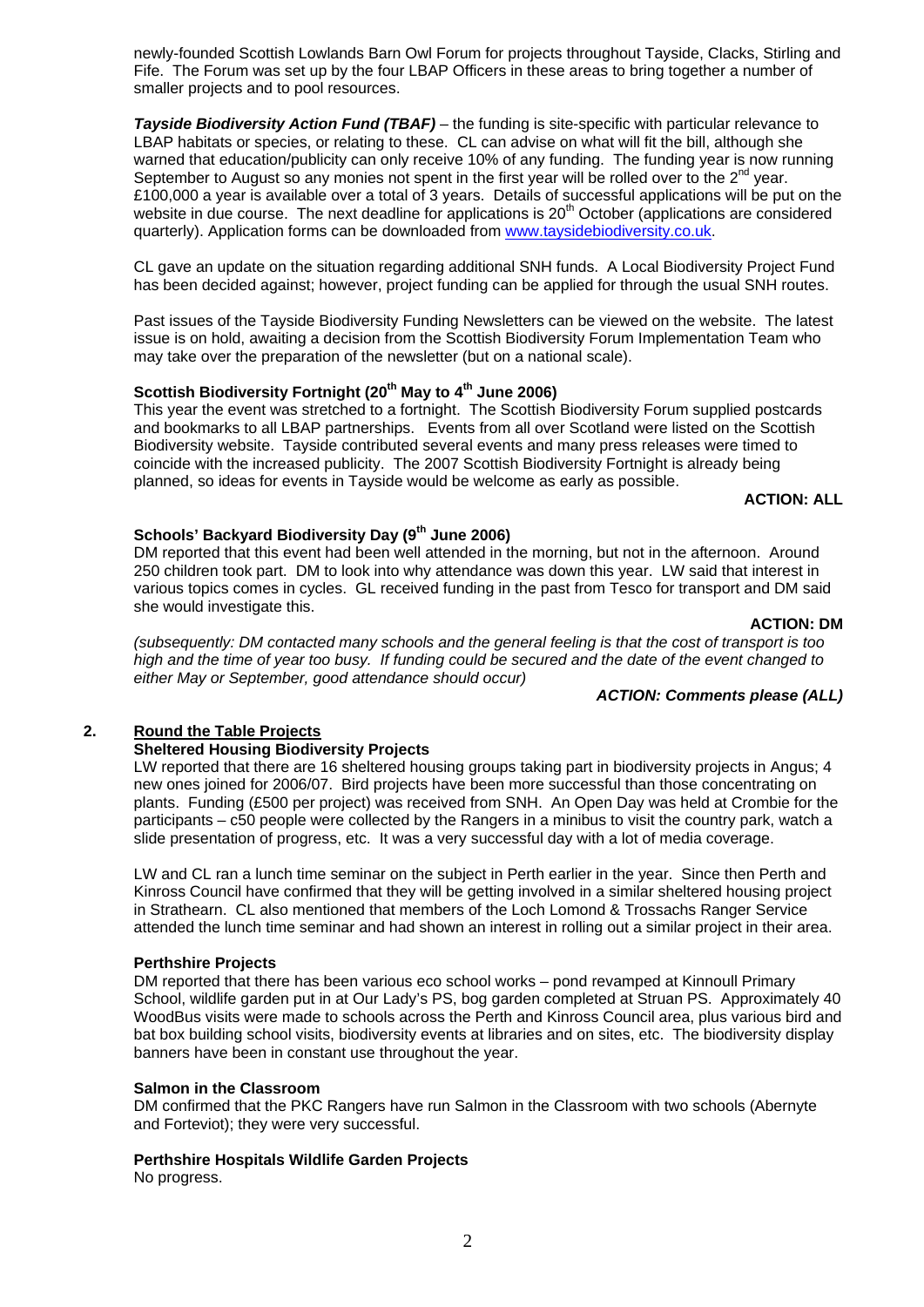## **Dundee City Council**

MC reported that all Dundee schools had now registered as eco schools with 11 Bronze, 5-7 Silver and 2 Green Flags applied for. MC has found that there are many links between projects and eco schools, especially citizenship. She is particularly keen to see RHET school visits in Dundee.

## **RHET**

## **ACTION: MC/GL**

GL reported that ACI had not had as many school visits as last year due to problems of paying for transport.

Projects: potato project funded by Clydesdale Bank where the schools grow their own potatoes in the classroom. Thirty farms/farmers have now been risk assessed and had had training for school visits. A pilot berry project (growing strawberries in classes) encompasses many educational targets: eco schools, IT, maths, etc. There is also a nursery project based on the tattie bogle.

GL raised the issue about the problem of transport for children and the possibility of a Farm Bus, similar to Perth and Kinross Council's WoodBus was discussed. The difference would be that the Farm Bus would travel through the countryside covering topics such as crops and biodiversity. Guest speakers (ACI farmers, Rangers, etc.) could travel on the bus and point out things of interest to the children.

## **Town Swift Survey**

CL reported that the Swift Survey response appears to have been slower this year. A second meeting is planned on 18th September at the Dundee Botanical Gardens to put 'dots on maps' from the survey. As for last year, these will be forwarded to the three local authority planning departments to add to their GIS. There is a huge interest in the subject throughout Tayside – a Swift Day was held in Perth in midsummer and attracted a number of new people. Minutes from the last Tayside Swift Interest Group meeting are available from CL. Much cross-boundary work is taking place – CL has advised the Highland Area NTS in setting up their own survey and a 'Buildings and Biodiversity' conference; there is to be a Central Scotland Networking Seminar in Stirling in November.

## **Red Squirrels**

The Tayside Red Squirrel Newsletter proved very popular and a second one has been suggested later this year. The Perth and Kinross Red Squirrel Group, together with Perth Museum, published a recording postcard for both species; this has proved to be extremely popular. A Tayside Red Squirrel Forum has now been set up to bring together the three voluntary groups in Perthshire, Angus and Dundee. The Forestry Commission has offered to contribute £10,000 to fund a Tayside Red Squirrel Officer; it is currently in negotiation with SNH to match fund the sum.

## **Tayside Geodiversity**

CL said that the Tayside RIGS Group has now been re-named "Tayside Geodiversity" and meets regularly. There will be opportunities to link geodiversity and biodiversity issues, especially the production of a series of trails leaflets and interpretation.

## **School Biodiversity Calendar**

The sub-group is still keen to go ahead, but lack of time continues to stall progress.

## **ACTION: ALL**

## **Fruit Tree and Orchard Survey**

CL circulated new survey forms from the Central Core Network (of which she is Honorary Chairman). The launch of the forms this autumn will encourage the recording of fruit trees (and orchards of all types) throughout Central Scotland and raise awareness of local heritage varieties. The ultimate aim is to prepare an Apple Map and Fruit Map of Scotland.

## **Scottish Crop Research Field Study Centre**

CL is on the Steering Group for the SCRI Field Study Centre (it received SITA TBAF funding). The Community Wildlife Garden at Invergowrie is open to the public. An Arable Weeds Survey is planned for 2007.

## **3. Project Proforma 2007-10**

The Steering Group has asked each sub-group to focus on up to 10 projects per sub-group for the Business Plan period 2007-10. The updated list of all sub-group proposals is attached. The group discussed the following potential projects: